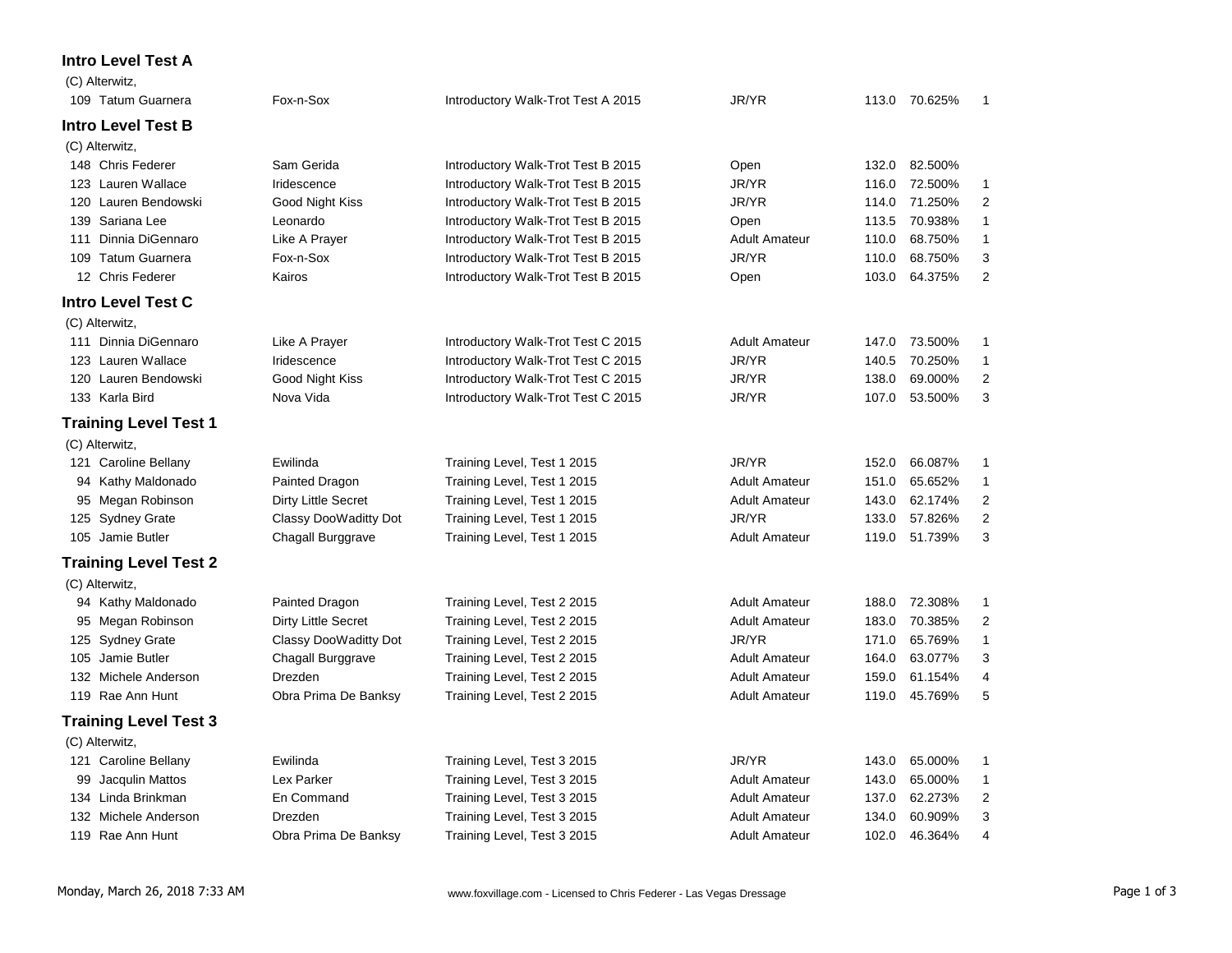## **First Level Test 1**

| (C) Alterwitz,             |                |                           |                      |       |               |                |
|----------------------------|----------------|---------------------------|----------------------|-------|---------------|----------------|
| 103 Angie Gilpin           | Guverner       | First Level, Test 1 2015  | <b>Adult Amateur</b> | 191.0 | 70.741%       | 1              |
| 134 Linda Brinkman         | En Command     | First Level, Test 1 2015  | <b>Adult Amateur</b> | 184.0 | 68.148%       | $\overline{2}$ |
| Jacqulin Mattos<br>99      | Lex Parker     | First Level, Test 1 2015  | <b>Adult Amateur</b> | 177.0 | 65.556%       | 3              |
| <b>First Level Test 2</b>  |                |                           |                      |       |               |                |
| (C) Alterwitz,             |                |                           |                      |       |               |                |
| 89 Anke Katrin Herbert     | Deloris SS     | First Level, Test 2 2015  | Open                 | 238.0 | 74.375%       | 1              |
| 103 Angie Gilpin           | Guverner       | First Level, Test 2 2015  | <b>Adult Amateur</b> | 213.5 | 66.719%       | $\mathbf{1}$   |
| 106 Cathy Nicastro         | Haydeen        | First Level, Test 2 2015  | <b>Adult Amateur</b> | 208.5 | 65.156%       | 2              |
| 127 Anita Shore            | Ouray          | First Level, Test 2 2015  | <b>Adult Amateur</b> | 185.0 | 57.813%       | 3              |
| <b>First Level Test 3</b>  |                |                           |                      |       |               |                |
| (C) Alterwitz,             |                |                           |                      |       |               |                |
| 89 Anke Katrin Herbert     | Deloris SS     | First Level, Test 3 2015  | Open                 | 254.0 | 74.706%       | 1              |
| 106 Cathy Nicastro         | Haydeen        | First Level, Test 3 2015  | <b>Adult Amateur</b> | 243.0 | 71.471%       | $\mathbf{1}$   |
| 127 Anita Shore            | Ouray          | First Level, Test 3 2015  | <b>Adult Amateur</b> | 229.0 | 67.353%       | $\overline{2}$ |
| 113 Annette Spinetti       | Wall Street Z  | First Level, Test 3 2015  | Open                 | 192.0 | 56.471%       | $\overline{2}$ |
| 136 Daria Vanselow         | My Maggie Mae  | First Level, Test 3 2015  | <b>Adult Amateur</b> | 169.0 | 49.706%       | 3              |
| <b>Second Level Test 1</b> |                |                           |                      |       |               |                |
| (C) Alterwitz,             |                |                           |                      |       |               |                |
| 136 Daria Vanselow         | My Maggie Mae  | Second Level, Test 1 2015 | <b>Adult Amateur</b> | 0.0   | 0.000%        |                |
| <b>Third Level Test 1</b>  |                |                           |                      |       |               |                |
| (C) Alterwitz,             |                |                           |                      |       |               |                |
| 145 Richard Devin          | Immerjoy       | Third Level, Test 1 2015  | <b>Adult Amateur</b> | 183.0 | 55.455%       | 1              |
|                            |                |                           |                      |       |               |                |
| <b>Third Level Test 2</b>  |                |                           |                      |       |               |                |
| (C) Alterwitz,             |                |                           |                      |       |               |                |
| 85 Victoria Frontiere      | Notorio Novio  | Third Level, Test 2 2015  | <b>Adult Amateur</b> | 224.0 | 57.436%       | 1              |
| <b>Third Level Test 3</b>  |                |                           |                      |       |               |                |
| (C) Alterwitz,             |                |                           |                      |       |               |                |
| 142 Sophie Evans           | Hermes         | Third Level, Test 3 2015  | <b>Adult Amateur</b> | 257.0 | 65.897%       | 1              |
| <b>Fourth Level Test 2</b> |                |                           |                      |       |               |                |
| (C) Alterwitz,             |                |                           |                      |       |               |                |
| 87 Patricia Ruppert        | <b>Ribbons</b> | Fourth Level, Test 2 2015 | <b>Adult Amateur</b> |       | 261.0 72.500% | 1              |
| <b>Prix St. Georges</b>    |                |                           |                      |       |               |                |
| (C) Alterwitz,             |                |                           |                      |       |               |                |
| 143 Anke Katrin Herbert    | Delon          | FEI Prix St. Georges 2018 | Open                 | 280.0 | 82.353%       | 1              |
| 140 Anke Katrin Herbert    | Solare         | FEI Prix St. Georges 2018 | Open                 | 219.0 | 64.412%       | $\overline{2}$ |
|                            |                |                           |                      |       |               |                |